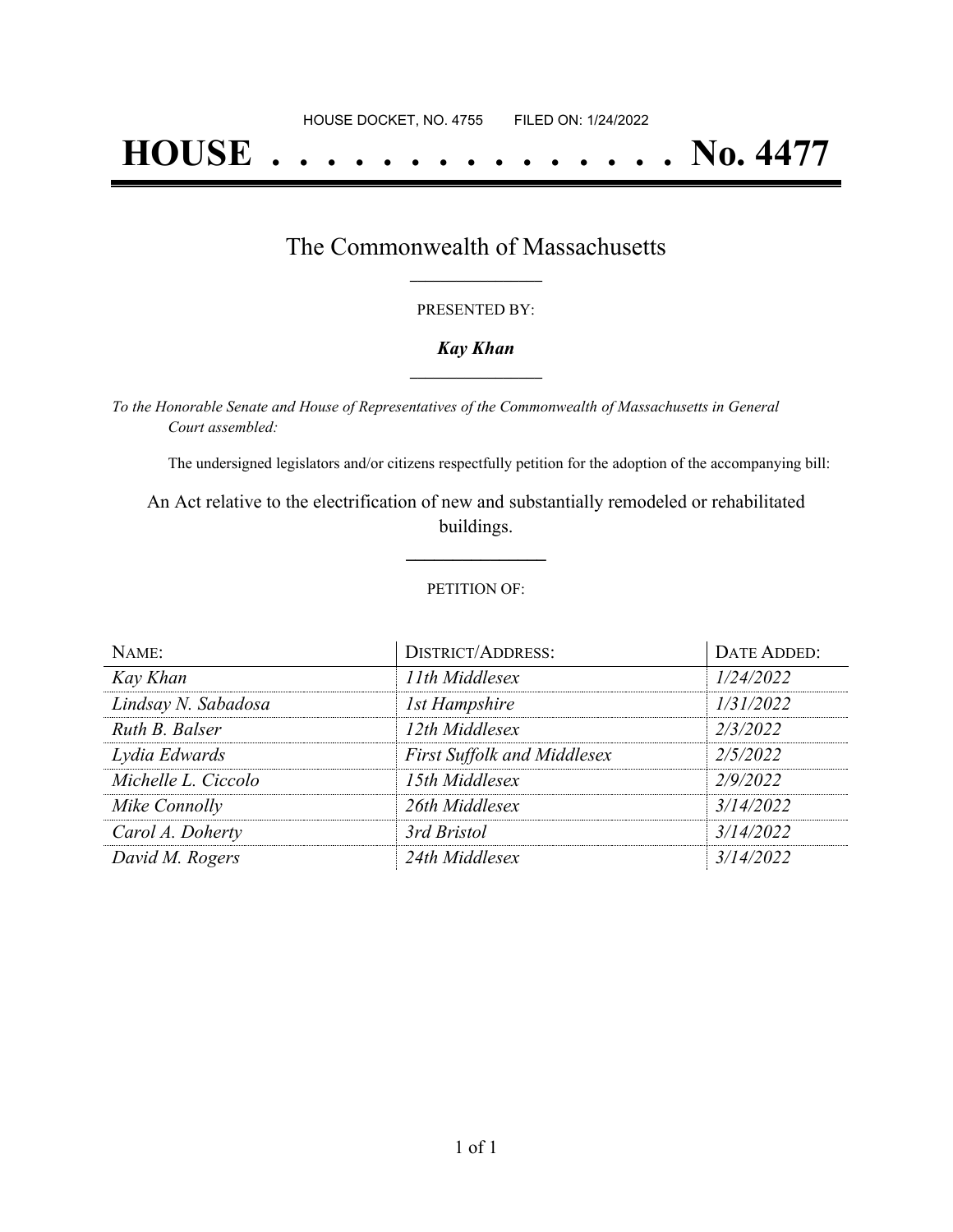## **HOUSE . . . . . . . . . . . . . . . No. 4477**

By Ms. Khan of Newton, a petition (subject to Joint Rule 12) of Kay Khan and Lindsay N. Sabadosa relative to the electrification of new and substantially remodeled or rehabilitated buildings. Telecommunications, Utilities and Energy.

## The Commonwealth of Massachusetts

**In the One Hundred and Ninety-Second General Court (2021-2022) \_\_\_\_\_\_\_\_\_\_\_\_\_\_\_**

**\_\_\_\_\_\_\_\_\_\_\_\_\_\_\_**

An Act relative to the electrification of new and substantially remodeled or rehabilitated buildings.

Be it enacted by the Senate and House of Representatives in General Court assembled, and by the authority *of the same, as follows:*

 SECTION 1. Chapter 143 of the General Laws is hereby amended by inserting after section 96 the following section:- Section 96A. (a) As used in this section the following words shall, unless the context clearly requires otherwise, have the following meanings:- "Biolab", a newly constructed building or substantially remodeled or rehabilitated building or group of buildings having, or designed to have, a laboratory for biological research. "Building", a residential building, non-residential building, or a building that includes both residential and non-residential space.  "Carbon Dioxide Equivalent" or "CO2e", greenhouse gas emissions, including but not limited to carbon dioxide, methane and nitrous oxide, which shall be calculated according to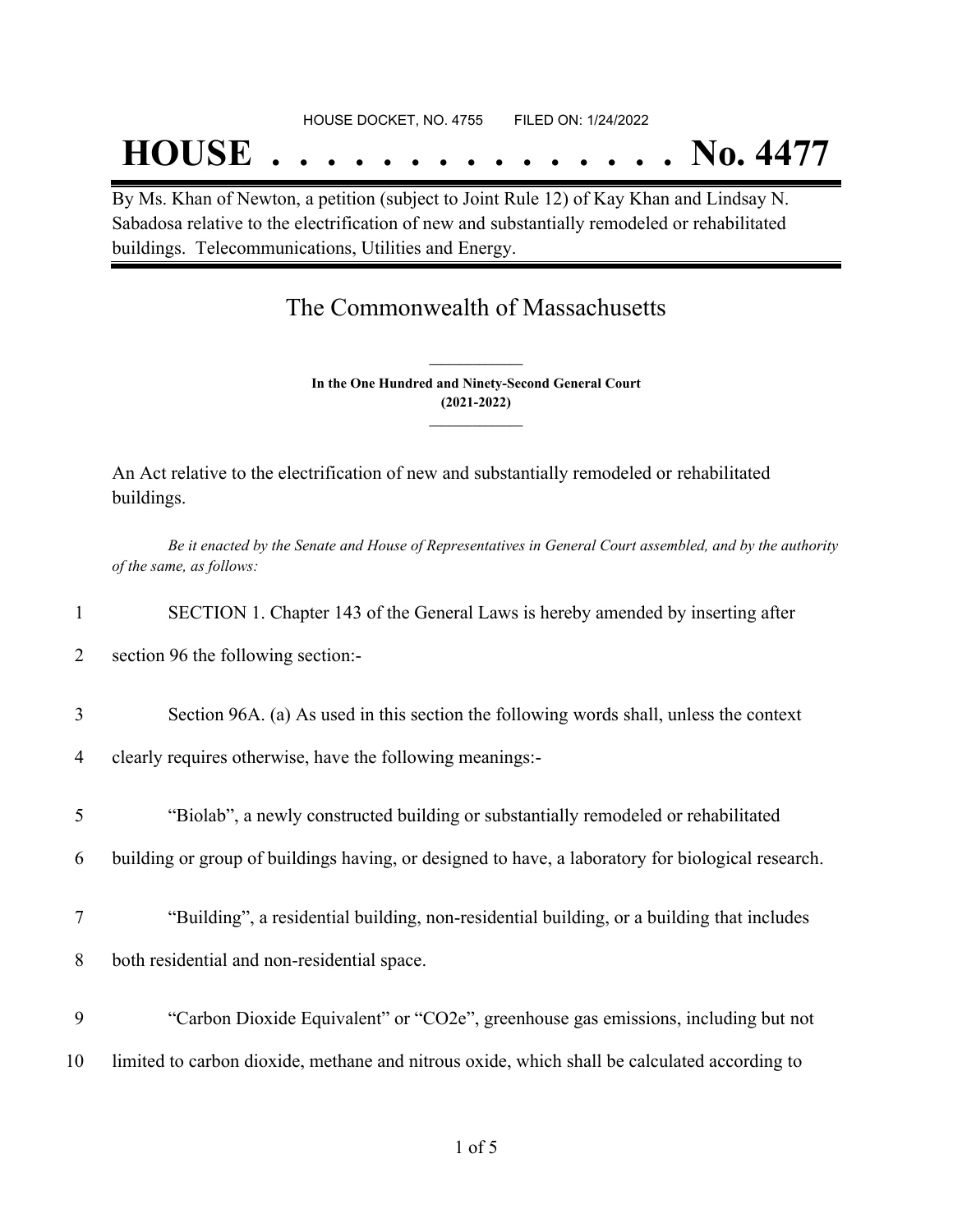| 11 | regional energy and greenhouse gas factors as set forth in the United States Environmental            |
|----|-------------------------------------------------------------------------------------------------------|
| 12 | Protection Agency's online tool for reporting and managing building energy data.                      |
| 13 |                                                                                                       |
| 14 | "Department", the department of energy resources.                                                     |
| 15 | "Gross building floor area", the floor area within the inside perimeter of the building's             |
| 16 | exterior walls, without deduction for corridors, stairways, closets, the thickness of interior walls, |
| 17 | columns or similar features.                                                                          |
| 18 |                                                                                                       |
| 19 | "Hospital", a newly constructed building or substantially remodeled or rehabilitated                  |
| 20 | building or group of buildings having, or designed to have, an institution as defined in section 52   |
| 21 | of chapter 111.                                                                                       |
| 22 | "Newly constructed building", a building that has never before been used or occupied for              |
| 23 | any purpose.                                                                                          |
| 24 | "Non-residential building", a building any portion of which is used for commercial,                   |
| 25 | retail, office, professional, educational, or other non-residential purpose.                          |
| 26 | "Residential building", a building that include one or more dwelling units.                           |
| 27 | "Substantially remodeled or rehabilitated", a renovation that affects 50 per cent or more             |
| 28 | of the building gross floor area, excluding parking. In the case of a building that includes both     |
| 29 | residential and non-residential space, "substantially remodeled or rehabilitated" means a             |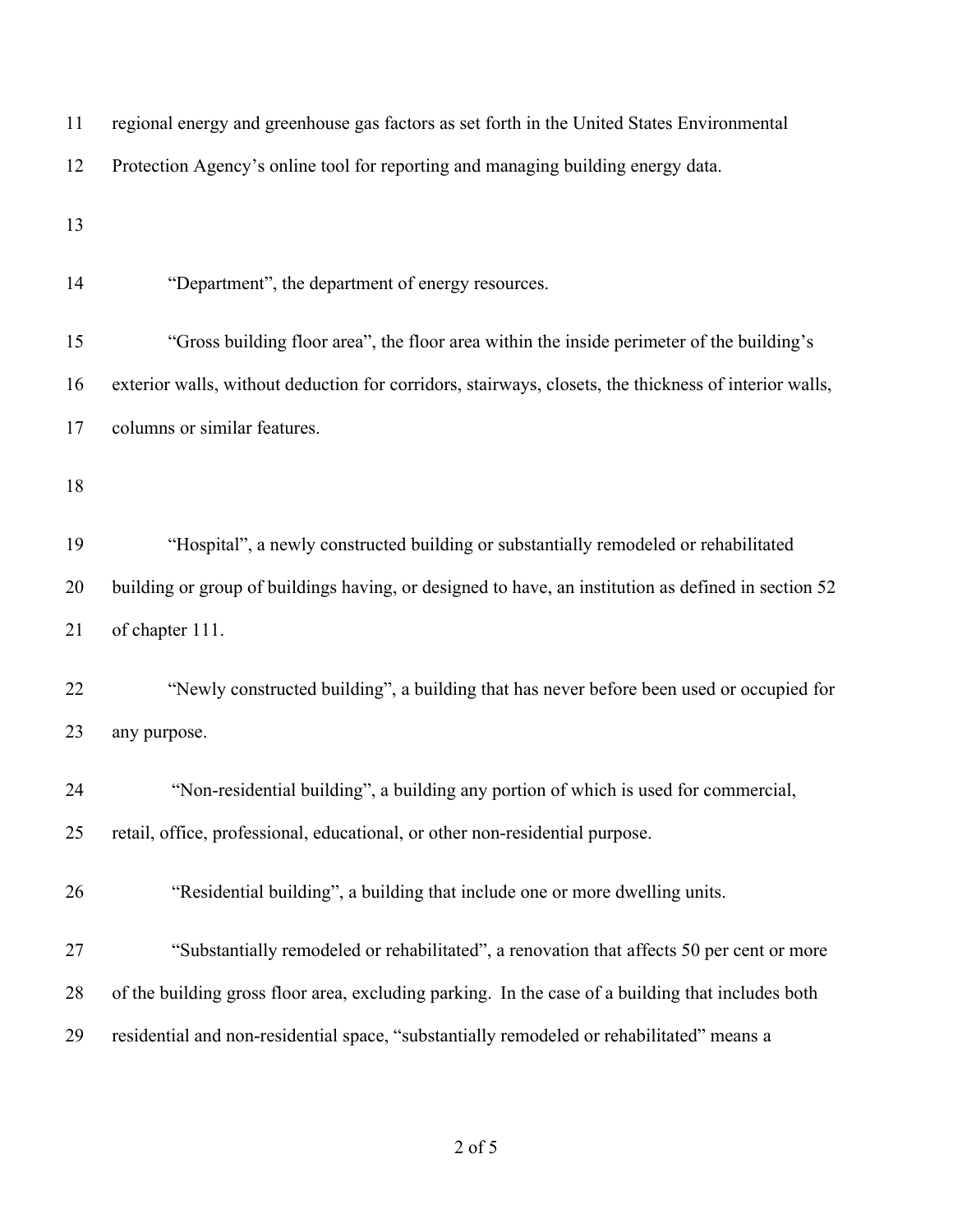renovation that affects 50 per cent or more of the gross floor area of the non-residential or residential space.

 (b) Except as provided in this section and notwithstanding any general or special law, code, appendix to any code, ordinance or bylaw or any rule or regulation to the contrary, all newly constructed buildings or substantially remodeled or rehabilitated buildings shall use electricity instead of fossil fuels for space heating and cooling; cooking; and clothes drying; and, in the case of hot water, including for pools and spas, shall use electricity or thermal solar.

 (c) (1) A newly constructed or substantially remodeled or rehabilitated biolab or hospital, unless granted a waiver pursuant to this section, shall comply with the emissions standards set forth in this subsection. The department shall promulgate regulations regarding implementation of and compliance with this subsection, including but not limited to the use of renewable energy credits for compliance purposes for hospitals, and including but not limited to periodic updates of the 5 Btu per hour per gross square foot standard for biolabs.

(2) A biolab or hospital shall, not later than the year 2050 have 0 CO2e emissions.

 (3) A biolab shall require a heating, ventilation and air conditioning (HVAC) system with a first stage of heating that does not use on-site fossil fuel combustion and which has a minimum heating capacity of 5 British thermal units (Btu) per hour per gross square foot or equal to the building's design heating load, whichever is lower. Any additional stage of heating capacity above 5 Btu per hour per gross square foot may utilize on-site combustion, but only if the HVAC and building management systems are designed and programmed such that normal operation

of 5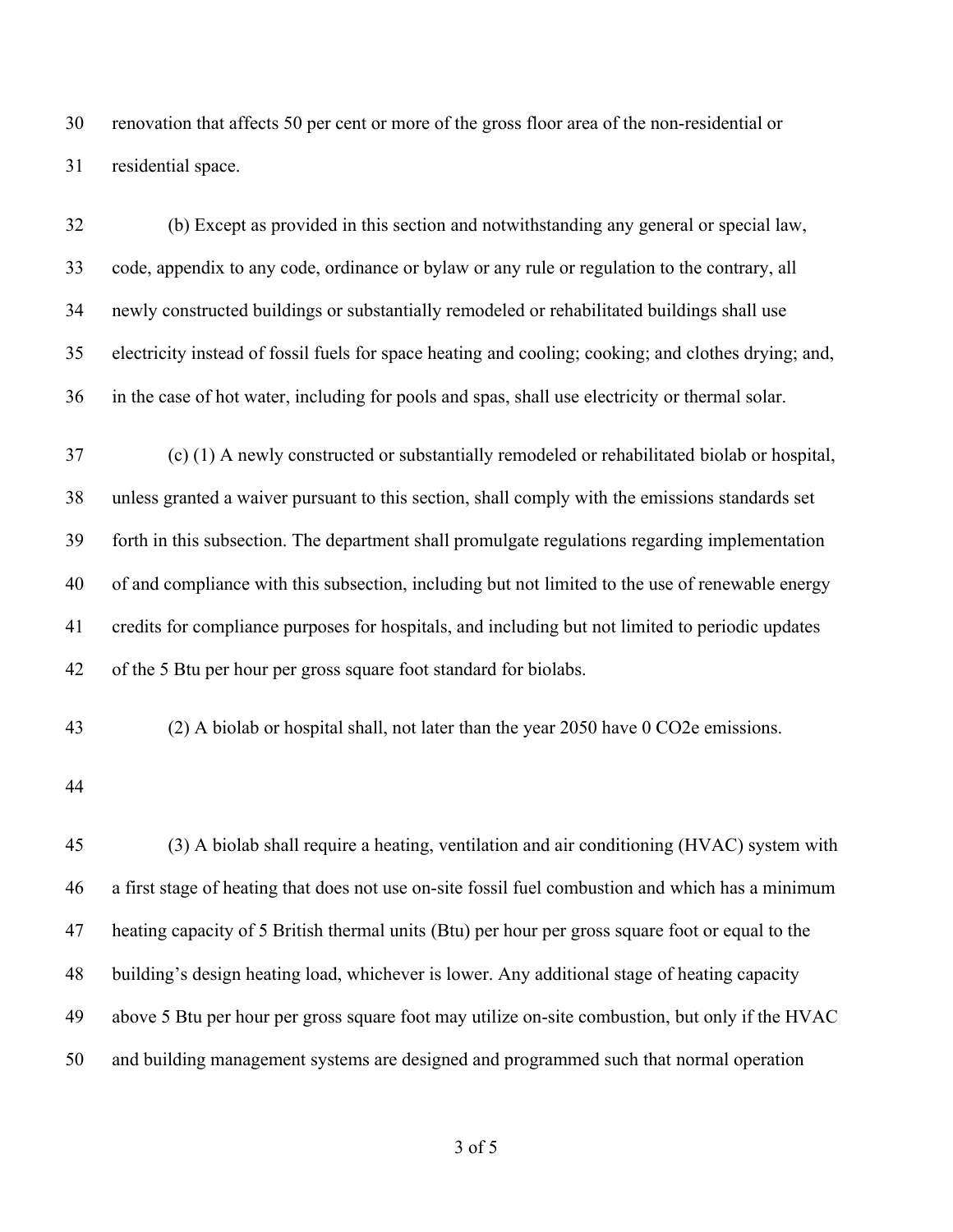relies on the non-combustion system to serve all building heating loads as the first stage before using any on-site combustion heating systems to supplement in a subsequent stage.

 (4) a hospital shall: (i) from the years 2025 to 2029 have CO2e emissions of no greater than 15.4 kilograms of CO2e per square foot per year; (ii) from the years 2030 to 2034 have CO2e emissions of no greater than 10.0 kilograms of CO2e per square foot per year; (iii) from the years 2035 to 2039 have CO2e emissions of no greater than 7.4 kilograms of CO2e per square foot per year; (iv) from the years 2040 to 2044 have CO2e emissions of no greater than 4.9 kilograms of CO2e per square foot per year; and (v) from the years 2045 to 2049 have CO2e emissions of no greater than 2.4 kilograms of CO2e per square foot per year. (d) Nothing in this section shall prevent a municipality from adopting a bylaw or ordinance regarding the reporting and CO2e emissions reduction requirements for existing hospitals, biolabs or other facilities. (e)The requirements of this section shall not apply to any of the following: freestanding cooking appliances that are not connected to the building's natural gas or propane infrastructure; freestanding outdoor heating appliances that are not connected to the building's natural gas or propane infrastructure; emergency generators, back-up and stand-by power; appliances to produce potable or domestic hot water from centralized hot water systems in buildings with a gross building floor area of at least 10,000 square feet; provided, that the architect, engineer or general contractor on the project certifies by affidavit that no commercially